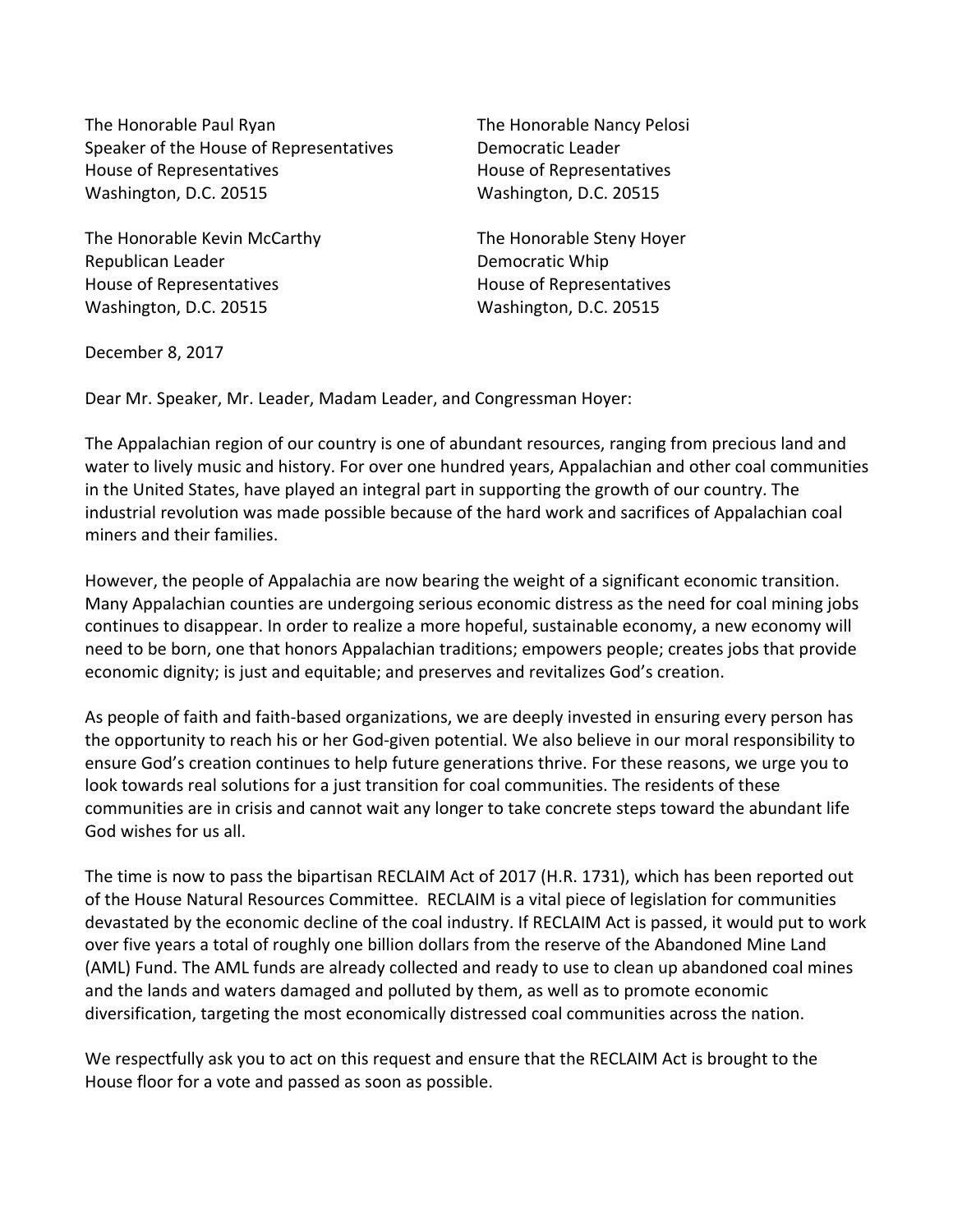## Sincerely,

Catholic Committee of Appalachia Spencer, WV

Christians For The Mountains Dunmore, WV

Creation Justice Ministries Washington, DC

Delaware-Maryland Synod ELCA Creation Care Ministry Baltimore, MD

Disciples Center for Public Witness (Christian Church, Disciples of Christ) Washington, DC

Evangelical Environmental Network Indianapolis, IN

Evangelical Lutheran Church in America Chicago, IL

Faith Action Network - Washington State Seattle, WA

Faith in Public Life Washington, DC

Franciscan Action Network Washington, DC

Friends Committee on National Legislation Washington, DC

Ignatian Solidarity Network University Heights, OH

lowa Interfaith Power & Light Des Moines, Iowa

Interfaith Power and Light San Francisco, CA

Interfaith Power & Light (DC.MD.NoVA) Washington, DC

Interfaith Worker Justice Chicago, IL

**Islamic Society of North America** Plainfield, IN

Jesuit Conference Office of Justice and Ecology Washington, DC

Justice and Witness Ministries, United Church of Christ Cleveland, OH

Kentucky Council of Churches Lexington, KY

National Council of Churches Washington, DC

National Religious Coalition on Creation Care Santa Rosa, CA

North Carolina Interfaith Power & Light Raleigh, NC

North Carolina Council of Churches Raleigh, NC

Office of Social Justice, Christian Reformed Church in North America Grand Rapids, MI

Ohio Council of Churches Columbus, OH

Pennsylvania Council of Churches Harrisburg, PA